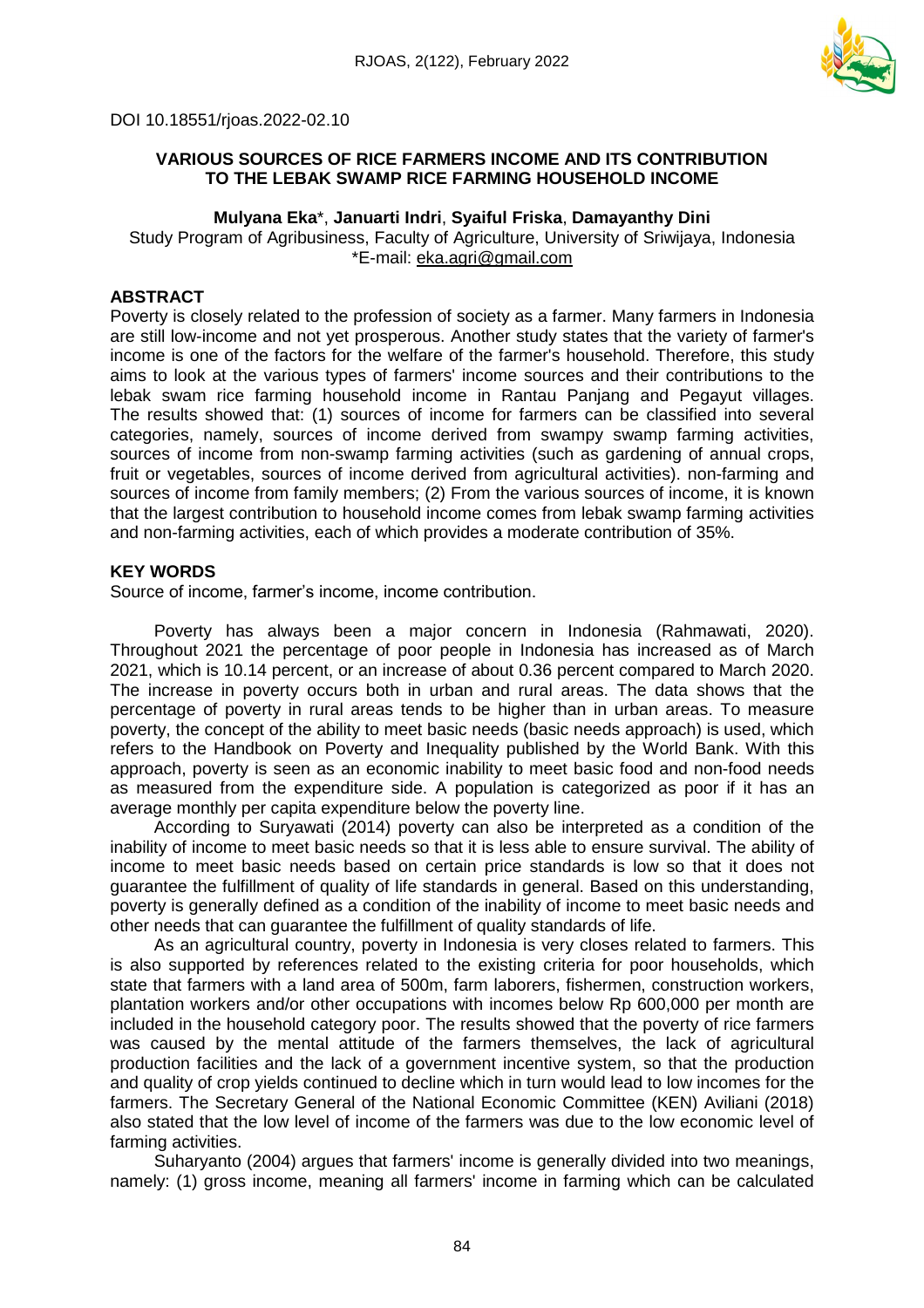

from sales which are valued in rupiah based on the price per unit weight at the time of harvesting the results, (2) net income, meaning all income earned minus production costs during the production process. Production costs include the real costs of the means of production. Diversification of income sources of farmer households is one of the factors that can affect the welfare of farmer households. Most commonly, the world's rural poor are concentrated in areas where population density is high and farms are small, growing food crops at a low-to-medium level of intensity. Often, off-farm income represents an important source of household livelihood (Food Agricultural Organization, 2021). Research conducted by Prasetyo (2017) states that in general, the income of lowland agriculture still dominates the contribution of total farm household income (40.85%), but in the higher income class, the contribution of agricultural income is lower. This is also reinforced by the results of research conducted by Bhatti et. al (2021) which states that the diversity of income resources for the farming household community is very important because it can improve livelihood. The welfare of farmers will indirectly affect the reduction of poverty in rural areas (Rahmawati, 2021).

Ogan Ilir Regency is one of the regencies with a low percentage of poor people in South Sumatra Province, which is 13.89% per year 2021. On the other hand, most of the population in Ogan Ilir Regency are farmers. With the description of the background above, the researcher wishes to examine the sources of farmers' income and its contributions to farmers' household incomes.

#### **METHODS OF RESEARCH**

The research aims to analyze the various sources of farmers' income and their contribution to the household income of lebak swamp rice farmers. It was conducted in two villages, namely Pegayut Village and Rantau Panjang. The research activity lasted for one month from April to May 2021. The sampling method used in the study consisted of two techniques, namely simple random sampling and snowball sampling. Simple random sampling method used to determine respondents in the study (Lebak swamp rice farmers spread over two sub-districts of Ogan Ilir Regency). The sample used in the study was 100 people from the total population of rice farmers in the Lebak swamp rice sub-districts of Rantau Panjang and Pegayut. While the snowball sampling method is used as an approach to find key informants (Nurdiani. 2014). Key Informant is an individual who has a lot of information related to the object of the research. The existence of key informants is expected to provide an overview or information about the potential of villages and local wisdom in two sub-districts in Ogan Ilir Regency. The data collection using primary and secondary data. Primary data obtained from the results of surveys and interviews with respondents. While secondary data obtained from various agencies and related literature.

To find out the various sources of income for Lebak swamp rice farmers, it will be explained descriptively. Furthermore, to determine the contribution of each source of income, the following formula will be used:

$$
I = \frac{A}{B}X\ 100\%
$$

Where: I - Side income contribution; A - The amount of side income; B - The amount of total rice farming household income.

There are three criteria in decision making, which are as follows (Fauziah and Soejono, 2019):

- $\bullet$   $\prime$  < 35%, It means the side income have a low contribution to the rice farming household income;
- $\bullet$  35%  $\leq$  1  $\leq$  70%, It means the side income have a moderate contribution to the rice farming household income;
- $\bullet$  I > 70%, It means the side income have a high contribution to the rice farming household income.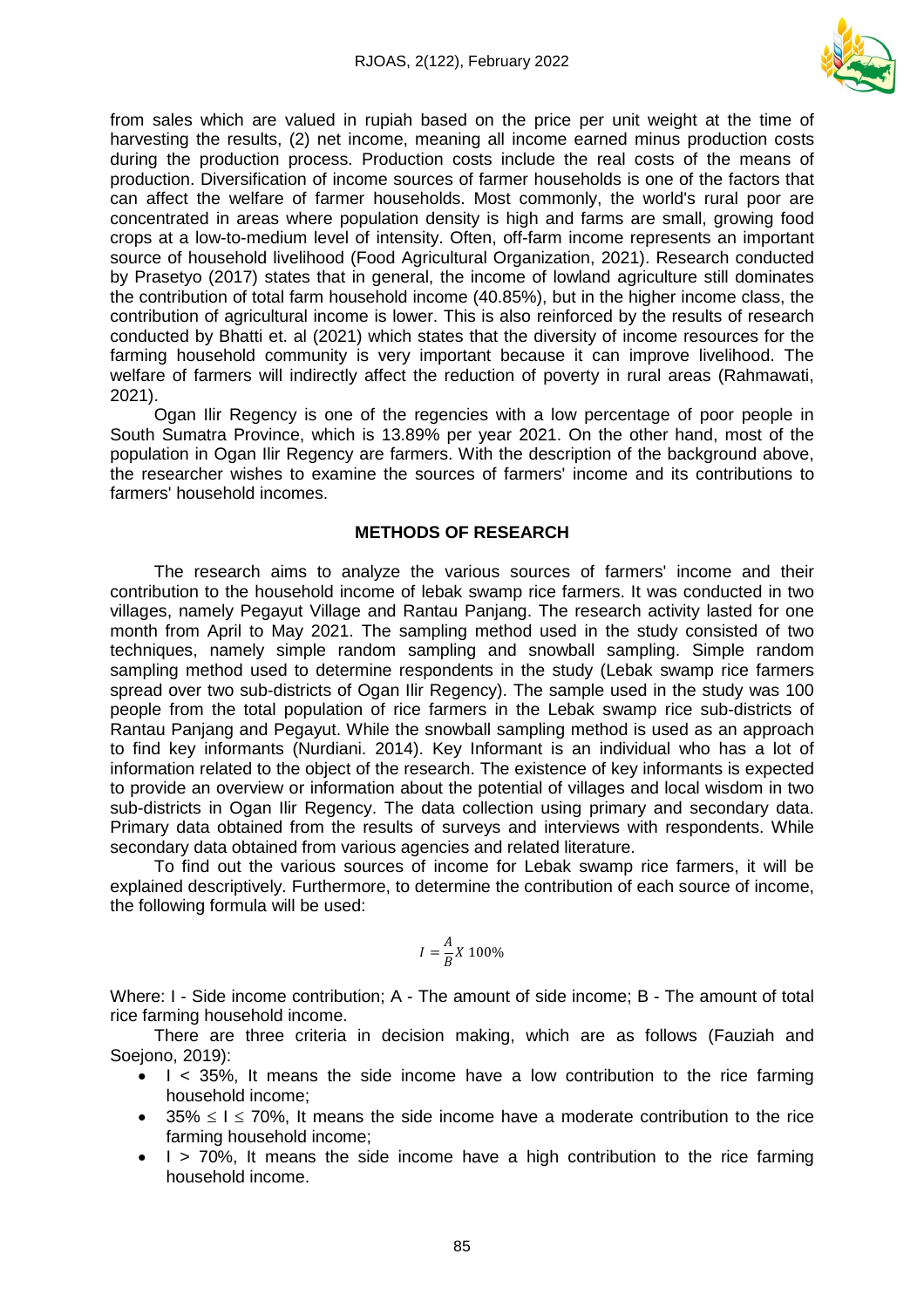

### **RESULTS AND DISCUSSION**

Lebak swamp farming income is a source of income obtained from farming activities in lowland swamp land. Farming activities in the Lebak swamp are usually consist of rice farming and fish farming activities. For more details, details of costs can be seen below.

| Table 1 Fixed Cost of Rice Farming |
|------------------------------------|
|------------------------------------|

| Tools    | Price (IDR) | Age (Year) | Despreciation (IDR) |
|----------|-------------|------------|---------------------|
| Hoe      | 800,000     |            | 160,000             |
| Sickle   | 250,000     | ວ          | 50,000              |
| Matchete | 500,000     | ວ          | 100,000             |
| Penoioh  | 250,000     |            | 50,000              |
| Total    |             |            | 360,000             |

*Source: Primary Data, 2021.*

Based on Table 1 it can be seen that the total fixed costs incurred by each farmer in rice farming are IDR 360,000 at once production. The biggest expense is on the hoe. Even though there are now many modern tools, the community as lebak swamp farmers still uses hoes in carrying out rice farming activities. Next is a description of the variable costs that exist in lebak swamp rice farming activities. Variable costs are costs that are used up in one production or one planting season for lebak swamp rice farming. Variable costs consist of various kinds, ranging from costs for land rent, use of fertilizers, pesticides and rental of combine harvester machines. For more details on the amount of variable costs can be seen in Table 2.

| IDR/Year    | Average (IDR/year) |
|-------------|--------------------|
| 366,300,000 | 3,663,000          |
| 25,325,000  | 253,250            |
| 12.375.000  | 123.750            |
| 172.575.000 | 1.725.750          |
| 576.575.000 | 5,765,750          |
|             |                    |

*Source: Primary Data, 2021.*

Based on Table 2 it can be seen that the total variable costs incurred by all rice farmers in Rantau Panjang Ilir Village are a total of IDR 576,575,000 or the average expenditure of farmers to meet variable costs is IDR 5,765,750. The allocation of the largest expenditure is on land rent. Most of people (farmers) in Rantau Panjang and Pegayut doesn't have much area for farming activities, therefore they need to pay for renting land to carry out rice farming activities. From the details of fixed costs and variable costs above, it can be seen that the total costs incurred by each farmer in carrying out swamp rice farming activities are as follows:

Table 3 – Total Cost of Rice Farming

| Component       | Total (IDR/Year)         | Average (IDR/KK/year) |
|-----------------|--------------------------|-----------------------|
| <b>Fix Cost</b> | $\overline{\phantom{0}}$ | 360,000               |
| Variable Cost   | 576,575,000              | 5.765.750             |
| Total           |                          | 6.125.750             |

*Source: Primary Data, 2021.*

Based on Table 3. it can be seen that the total cost incurred by each farmer per year is IDR 6,125,750. This amount of expenditure is considered quite large, because farming activities in the Lebak swamp can only be carried out once a year. Given the swamp conditions that do not allow rice to be planted twice a year.

In contrast to rice farming, fish cultivation costs is cheaper than rice farming cost. It's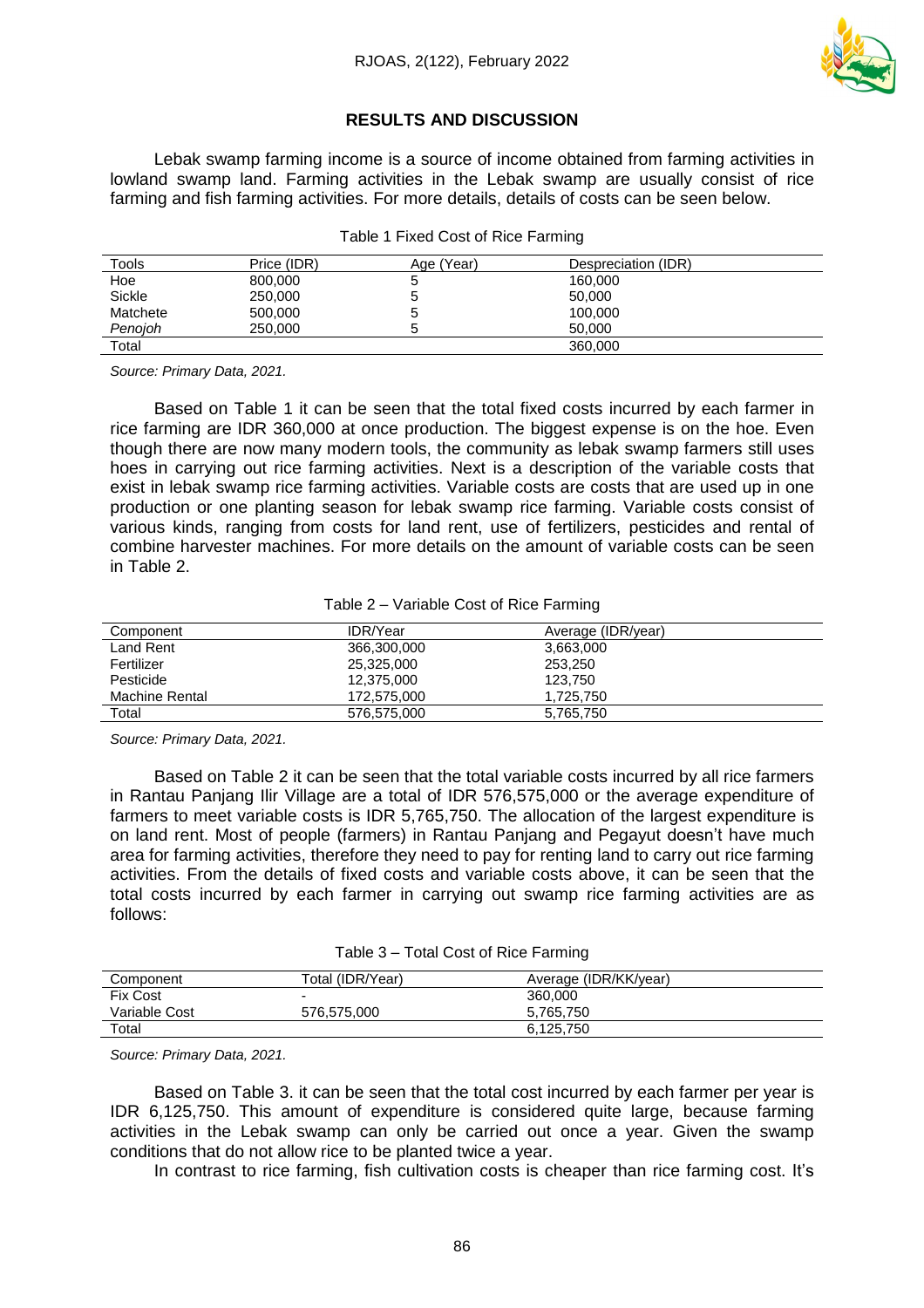

because of farmers still use makeshift tools in fish cultivation. In Table 4. it was clearly detailed the amount of fixed costs of fish cultivation. Based on Table 4. it can be seen that the total fixed costs incurred in fish cultivation are IDR 50,000/year. The use of nets is one of the local wisdoms still used by local people to carry out fish farming activities in the Lebak swamp land. The use of nets is usually combined with bamboo to make a lebak lebung framework.

#### Table 4 – Fixed Costs of Fish Cultivation

| Tool       | (Dn)<br>$P$ rice<br>ηu | (vear)<br>Aae | (Rp/vear)<br>Despreciation |  |
|------------|------------------------|---------------|----------------------------|--|
| <b>Net</b> | 100,000                | -             | .000<br>50                 |  |
| Total      |                        |               | .000<br>50                 |  |

*Source: Primary Data, 2021.*

After knowing the amount of fixed costs, then calculate the amount of variable costs. Variable costs incurred by farmers are generally only in the form of feed. For details, see Table 4. below. Based on Table 5 below, it is known that the amount of variable costs incurred by each farmer to carry out fish cultivation activities in lebak swamp land is IDR 220,000.

|  |  |  |  | Table 5 – Variable Cost of Fish Cultivation |
|--|--|--|--|---------------------------------------------|
|--|--|--|--|---------------------------------------------|

| :omponent                                           | Rp/KK/<br>eal       |
|-----------------------------------------------------|---------------------|
| Fish F<br>Feed<br><b>Contract Contract Contract</b> | 220,000<br>ZZU,     |
| Total                                               | າາ∩<br>.000<br>ZZU, |

*Source: Primary Data, 2021.*

Based on the available data relating to the details of the fixed costs and variable costs of fish farming activities in the Lebak swamp land, then it can be seen the details of the total expenses that must be incurred by farmers for a year to carry out fish farming activities in the Lebak swamp land. The following details can be seen in Table 6. below:

|  |  |  |  | Table 6 – Total Cost of Fish Cultivation |
|--|--|--|--|------------------------------------------|
|--|--|--|--|------------------------------------------|

| Component       | IDR/KK/Year |  |
|-----------------|-------------|--|
| <b>Fix Cost</b> | 50,000      |  |
| Variable Cost   | 220,000     |  |
| Total           | 270,000     |  |
|                 |             |  |

*Source: Primary Data, 2021.*

Based on Table 6. it can be seen that the total cost incurred in carrying out fish cultivation in Rantau Panjang Ilir Village is IDR 270,000 per year. The total costs incurred tend to be very cheap when compared to rice farming activities. In reality, fish cultivation activities are not the main activity for farmers' livelihoods. It is only a side activity or a side business to meet household needs, because in certain months the swamp land will be flooded so that farmers cannot do rice cultivation.

The next step is calculate lebak swamp farming income, it can be seen in detail about the amount of lebak swamp farming revenue in Rantau Panjang Ilir Village in Table 7.

| Revenue                 | Total (IDR/Year) | Respondent | Average (IDR/KK/Year) |
|-------------------------|------------------|------------|-----------------------|
| Rice Farming            | 1.069.650.000    | 100        | 10.696.500            |
| <b>Fish Cultivation</b> | 19.080.000       | 20         | 954.000               |
| Total                   | .088.730.000     |            | 10.887.300            |

| Table 7 – Lebak Swamp Farming Revenue |  |
|---------------------------------------|--|
|---------------------------------------|--|

*Source: Primary Data, 2021.*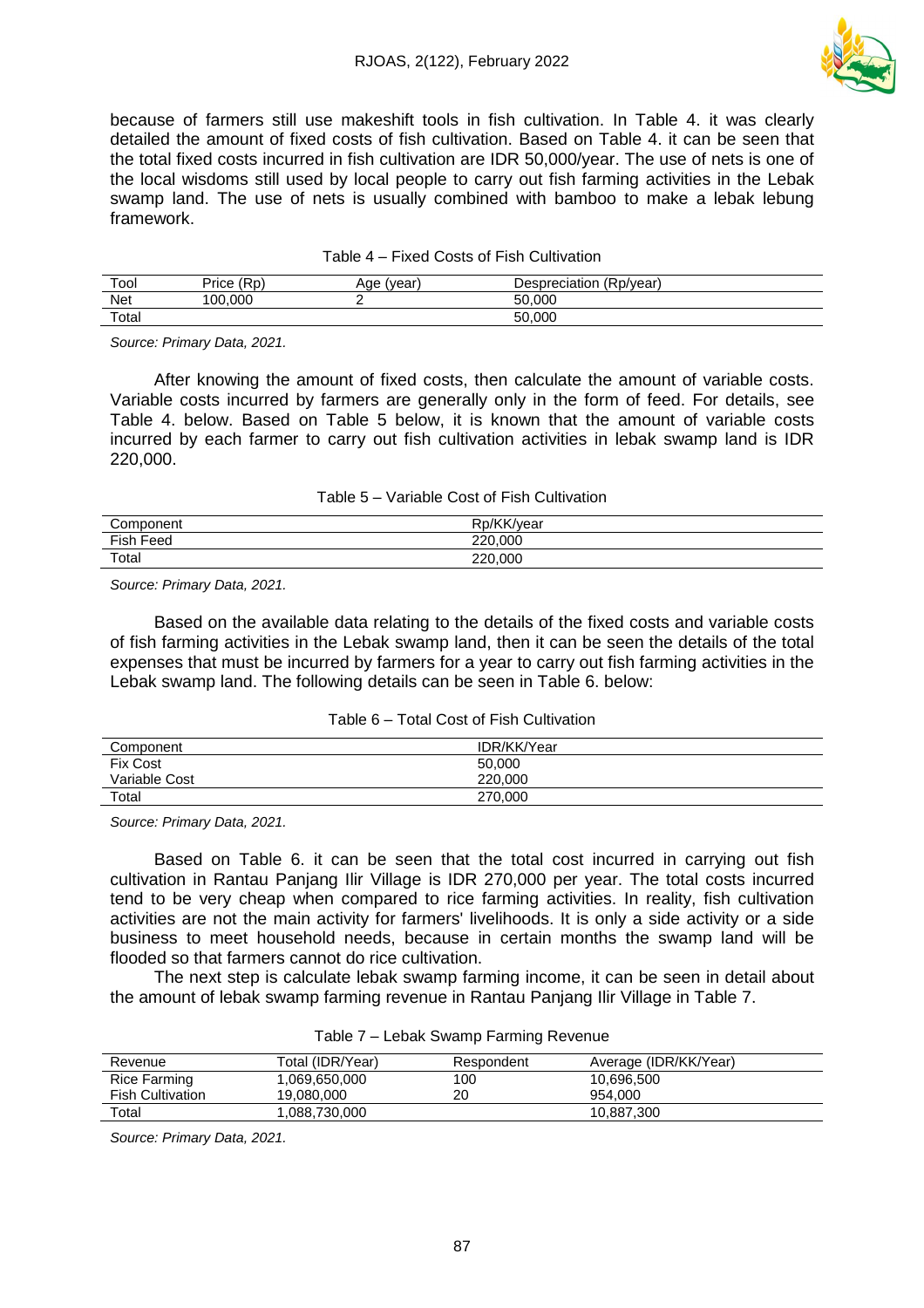

Based on Table 7. it can be seen that the total revenue from the lebak swamp farming in Rantau Panjang Ilir Village is Rp. 1,088,730,000 per year. This amount is obtained from the total revenue from rice farming and fish cultivation. The total income from rice farming itself is IDR 1,069,650,000 per year or IDR 10,887,300 (KK/year). This result is obtained from the result of multiplying the total rice production by the selling price. The total rice production of farmers in Rantau Panjang Ilir Village is about 23,770 cans with the selling price per can of IDR 45,000. One can is equivalent to 16 kilograms of grain. However, if it has been ground into rice, then one can is equivalent to 11 kilograms of rice. In Rantau Panjang Ilir Village, farmers sell their crops in the form of grain, not in the form of rice. Meanwhile, the total revenue from fish farming is IDR 19,080,000 per year. The amount of fish farming revenue is less than rice farming because not many farmers are doing fish farming. After receiving farming results obtained, the next step is to calculate farm income. For more details, see Table 8.

| Component               | Expenditure<br>(Rp/kk/year) | Revenue<br>(Rp/kk/year) | Income<br>(Rp/kk/year) |
|-------------------------|-----------------------------|-------------------------|------------------------|
| Rice Farming            | 6,125,750                   | 10,696,750              | 4.570.750              |
| <b>Fish Cultivation</b> | 270,000                     | 954.000                 | 684.000                |
| Total                   | 6,395,750                   | 11.650.5000             | 5.254.000              |

#### Table 8 – Lebak Swamp Farming Income

*Source: Primary Data, 2021.*

Based on Table 8. above, it can be seen that the average total income of farmers from lebak swamp business in the form of rice farming and fish farming activities is IDR 5,254,000 per year. The largest contribution is still sourced from the lebak swamp rice farming activities.

Non-swamp farming income is income derived from farming activities but not on lowswamp land based. Based on the results of research in Rantau Panjang Ilir Village, nonswamp farming activities that are mostly carried out by farmers are rubber, key oranges, oranges and *embam* farming activities. This activity is not the main farming activity, it is because the main farming activities are in the swampy areas of Lebak with rice cultivation. So it causes non-swamp farming income obtained also not large. In Table 9. it can be seen that the total income of non-swamp farming in Rantau Panjang Ilir Village can be seen.

| Component                                   | Total (IDR/year) | Average (IDR/kk/year) |
|---------------------------------------------|------------------|-----------------------|
| Rubber                                      | 40,200,000       | 402.000               |
| Orange                                      | 45,000,000       | 450,000               |
| Embam                                       | 10,800,000       | 108,000               |
| <b>Key Citrus</b>                           | 4,200,000        | 42,000                |
| Vegetable (Tomatoes, Eggplants, Long Beans) | 2,400,000        | 24,000                |
| Total                                       | 102,600,000      | 1.026.000             |

Table 9 – Non-Swamp Farming Income

*Source: Primary Data, 2021.*

Based on Table 9. above, it can be seen that the total income of non-swamp farming in Rantau Panjang Ilir Village is IDR 102,600,000/year or an average of around IDR 1.026,000/family/year by the total income, citrus plantations have the highest total income, which is IDR 45,000,000. While the lowest income is obtained by other income such as vegetable gardens which is IDR 2,400,000. The total income of non-swamp farming in Lebak is not greater than the total income of rice farming. This is because rice farming is the main farming activity in Rantau Panjang Ilir Village.

Non-farming income is income derived from non-farming activities such as laborers, civil servants (PNS), traders, household assistants, and village officials. In Rantau Panjang Ilir Village, non-farming activities carried out by farmers are trading, daily labor and net bracelet makers. They carry out non-farming activities in order to increase their income. The total non-farming income in Rantau Panjang Ilir Village is IDR 527,640,000 per year. The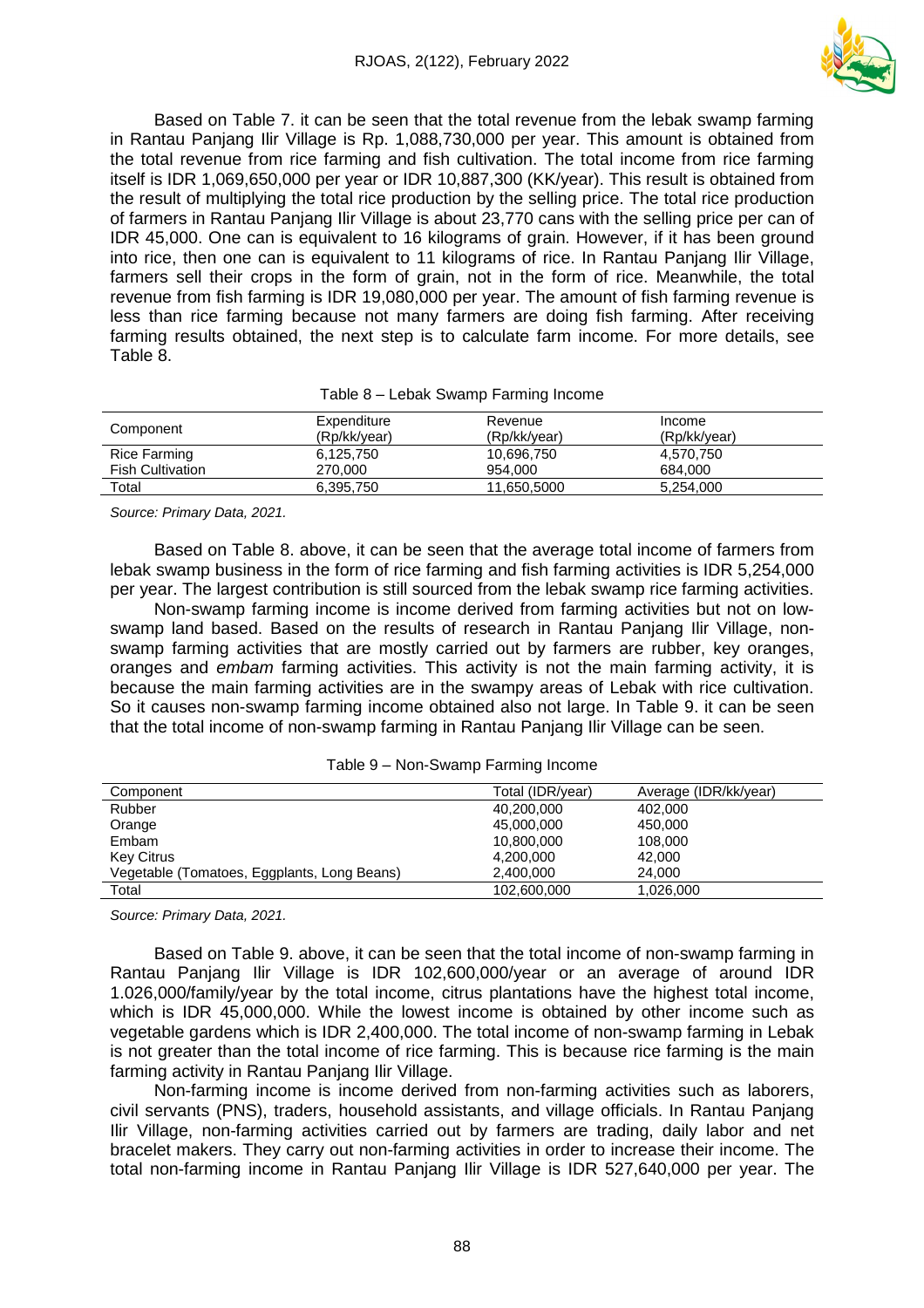

average non-farming income earned by farmers is IDR 5,276,400 per head of family per year. The amount obtained is greater than the total income of rice farming. It is because farmers only sell part of the harvest. While the rest of the rice is for personal consumption. So, to buy other household needs, farmers get money from non-swamp farming activities and non-farming activities.

Household income is the income earned by one family which in this case is the sum of the income of lowland swamp farming, non lebak swamp farming income, and other income such as dependent income. Based on the data in Figure 1, it is known that most of the contribution of household income comes from farming and non-farming activities. Farming activities include rice and fish cultivation, while non-farming activities include civil servants, traders, household members and village officials. The total income of farmer households in Rantau Panjang Ilir Village can be seen in detail in Figure 1. below:



Figure 1 – Source Income Contribution (Source: Primary Data, 2021)

Based on the data in Figure 1. Above, indicating that most of the household income contribution comes from outside rice farming activities. The income consists of non-farm income from lowland swamp farming, non-farming income and other family members' income. It is important for farmers to have other sources of income because the results obtained from rice and fish farming activities in the Lebak swamp land have not been able to meet the needs of farmers' households. It is also important to improve the welfare of farming families.

# **CONCLUSION**

Based on the results of the research that has been done, it can be concluded into several things as follows:

- 1. All lebak swamp rice farmers in Pegayut and Rantau Panjang villages have a variety of jobs outside of farming activities. Various sources of income for farmers' households include the following: fish farming, non-swamp farming activities (such as rubber, vegetable and fruit gardening) as well as other activities outside of farming such as working as daily laborers, trading and working as civil servants (civil servants). Various activities are carried out by farmers with the aim of increasing household income, because income from rice farming activities alone has not been able to meet the needs of farmer households;
- 2. The contribution of farmers' income outside of swamp farming is still greater than the contribution of swamp farming income (rice and fish) this is due to the situation and condition of swamp land which can only be planted with rice once a year.